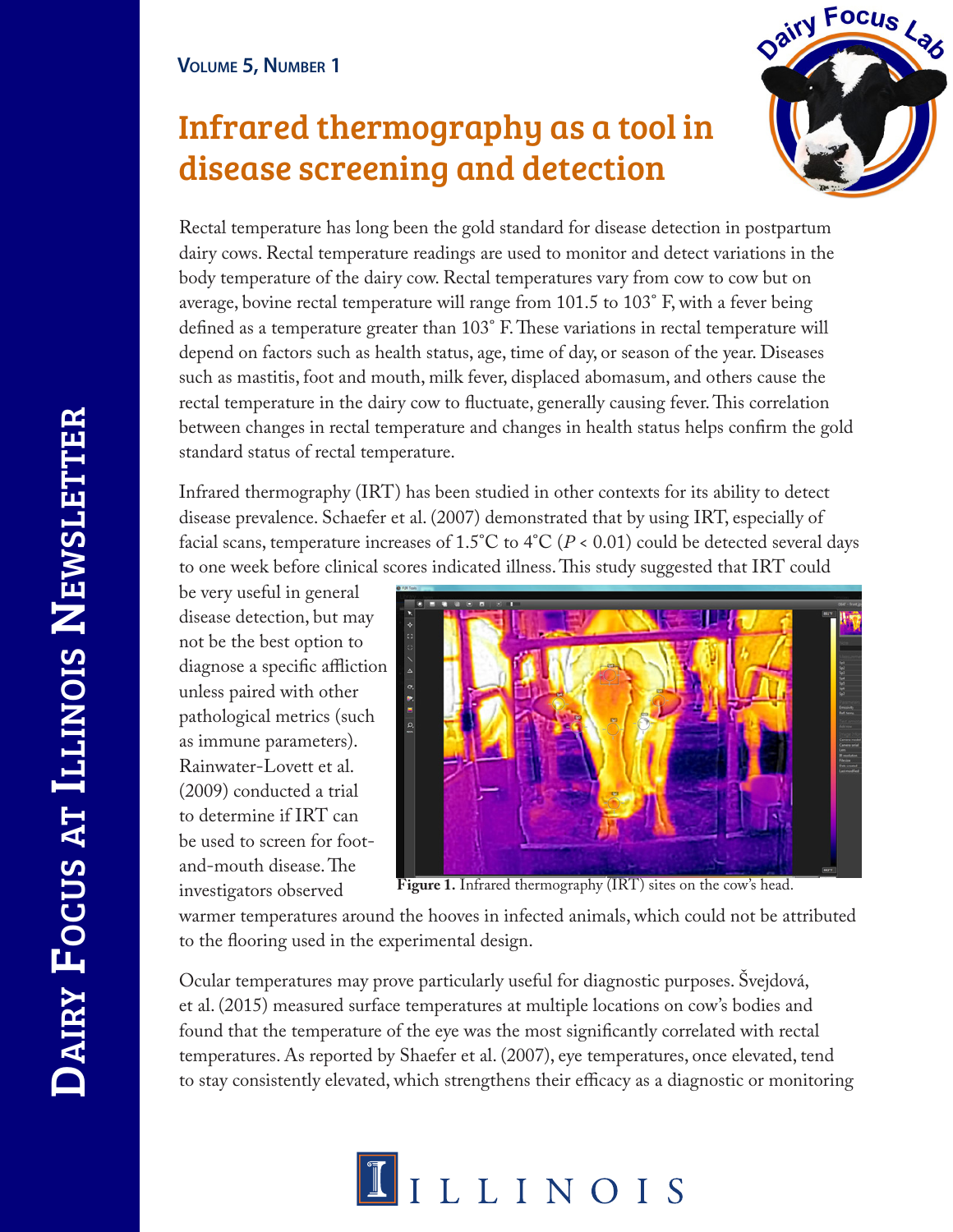point. Additionally, ocular temperatures allowed for earlier detection of fever conditions (*P* < 0.05) than temperatures taken from the ear, nose, or back. Moderate correlations were found between orbital and rectal temperatures ( $r = 0.60$ ) when attempting to use IRT to diagnose foot-and-mouth disease (Schaefer 2003).



Other studies have looked at using the temperature of the udder itself to predict mastitis. Berry et al. found that udder temperature follows a circadian rhythm and that the previous day's temperatures were relatively accurate in predicting the temperature on the

**Figure 2.** IRT sites on the cow's side.

following day. Additionally, Colak et al. (2008) reported that udder surface temperature increased linearly with California Mastitis Test (CMT) score and could be best described using the following equation:

$$
y = 0.94x + 33.17
$$

where  $x =$  skin surface temperature and  $y = CMT$  score. CMT scores were recorded as described by Sargeant et al. (2001), in which 0 is a negative result, 1 (+) is a trace, and then 2 (++) and 3 (+++) are positive results. This relationship demonstrates that IRT can likely indicate if an animal has a relatively high somatic cell count and may perhaps be used for screening or monitoring purposes instead of conducting a CMT. Polat et al. (2010) found that udder skin surface temperature, when detected by IRT, did not differ in specificity or sensitivity from a CMT score. Hovinen et al. (2008) found that IRT could detect changes in udder temperature when animals were induced experimentally with mastitis and that this temperature correlated with rectal temperature. However, local signs of inflammation were observed before increases in udder temperature. Thus, they concluded that IRT might not be fully effective as a method to predict mastitis, but it has potential for monitoring, and more research is needed.

A challenge with IRT is to determine exactly where to measure temperature on the udder and how to analyze this data, as udder surface temperature is not uniform. Metzner et al. (2014) found that a "polygon" approach was better at detecting temperature changes when compared to "rectangles" or "lines" when measuring the surface of the rear quarters. The polygon method involved outlining the rear quarters and analyzing the surface area within the outlines. The rectangle method outlined portions of the rear quarters, starting just above the bases of the rear teats and ending at the height of the stifle joint. Finally,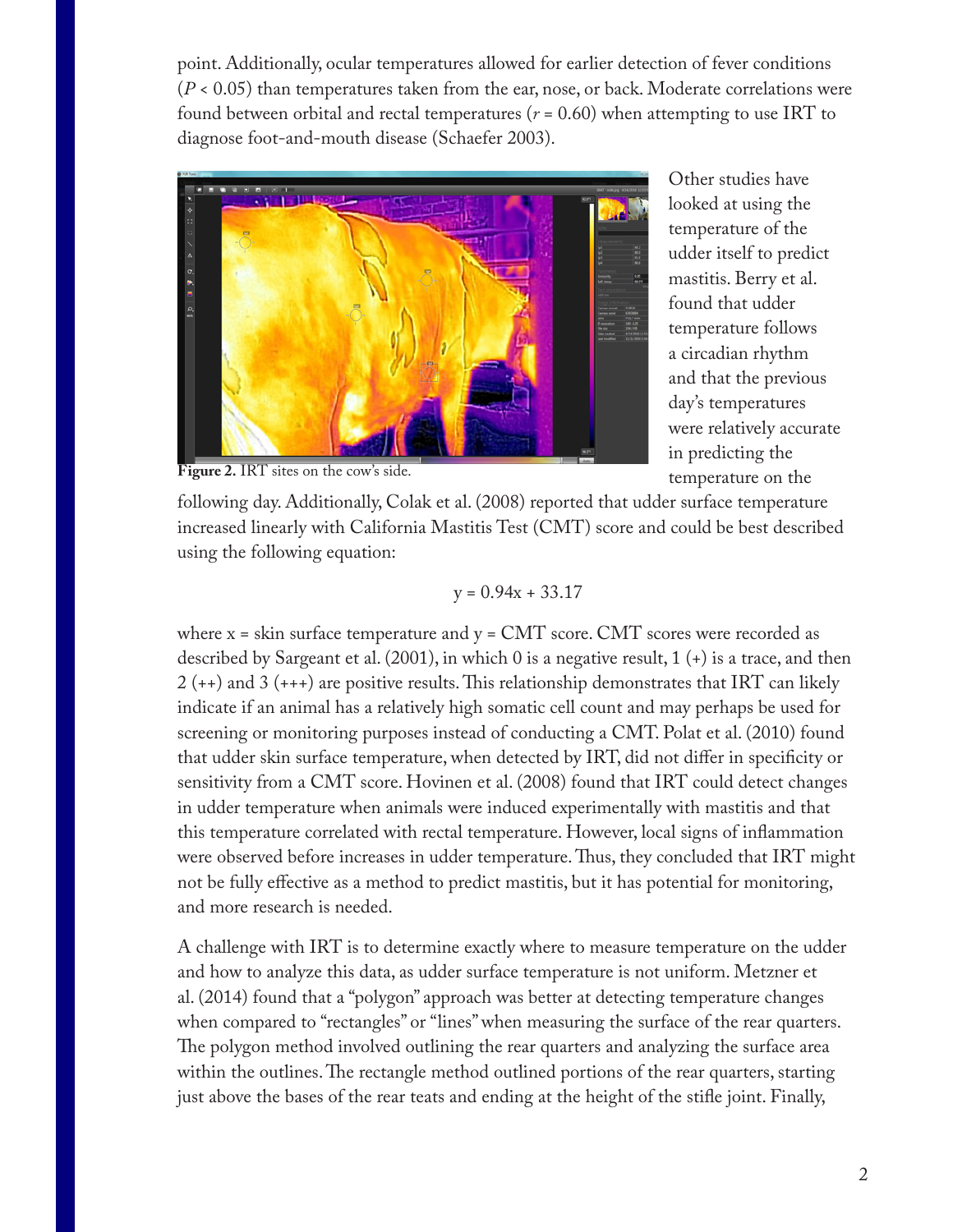the line method simply drew lines along the outside borders of the rectangles mentioned previously. The most meaningful value when using the geometric analysis tool "polygon" was the descriptive parameter "maximum." The polygon approach with the measurement of this maximum value yielded the strongest correlation between rectal temperature and the rear quarters' surface temperatures, along with the highest sensitivity and specificity (1.00 and 0.96, respectively). The researchers found that, although the "line" method had the smallest standard deviation (SD), that also meant it detected less significant temperature differences. The SDs for the "polygon" and "rectangle" approaches were not statistically different.



**Figure 3.** IRT sites on the cow's rear.

The Dairy Focus Group conducted a study using IRT in mid-April 2016. We took thermal images of 25 mid-lactation Holstein cows  $(136 \pm 54 \text{ DIM})$  over a 4-day period. The study was conducted at the University of Illinois Dairy Research Farm in one of its tie-stall facilities. Thermal images were taken of the face, rear and right side (if facing the rear of the cow) as well as rectal temperature, heart rate and respiration rate. Seven points from the face, four points from the side and five points from the rear (Figures 1, 2, and 3 respectively) were selected for temperature analysis. Images were examined using FLIR Tools (version 5.9.16284.1001) and the temperature of the selected points were recorded. All data was consolidated into Excel 2016 and separated by angle of view (face, rear, and right) and then by specific points. Cows were divided into two groups by temperature, where Group 1 contained cows with rectal temperatures below 102.3° and Group 2 contained cows above 102.3°. No difference in rectal temperature was observed between the two groups. Data was then analyzed and compared point-by-point with rectal temperature to determine any correlations. Among the points measured in our study, the highest coefficients of determination (r2 values) were found for the poll (Figure 4) and left ear (Figure 5) ( $r2 = 0.03$  and 0.04, respectively). The ears and poll of the cow are involved in thermoregulation of blood supply to the brain, and temperature readings at these two locations have the potential to be strong indicators of irregular thermoregulation (Robertshaw 1985).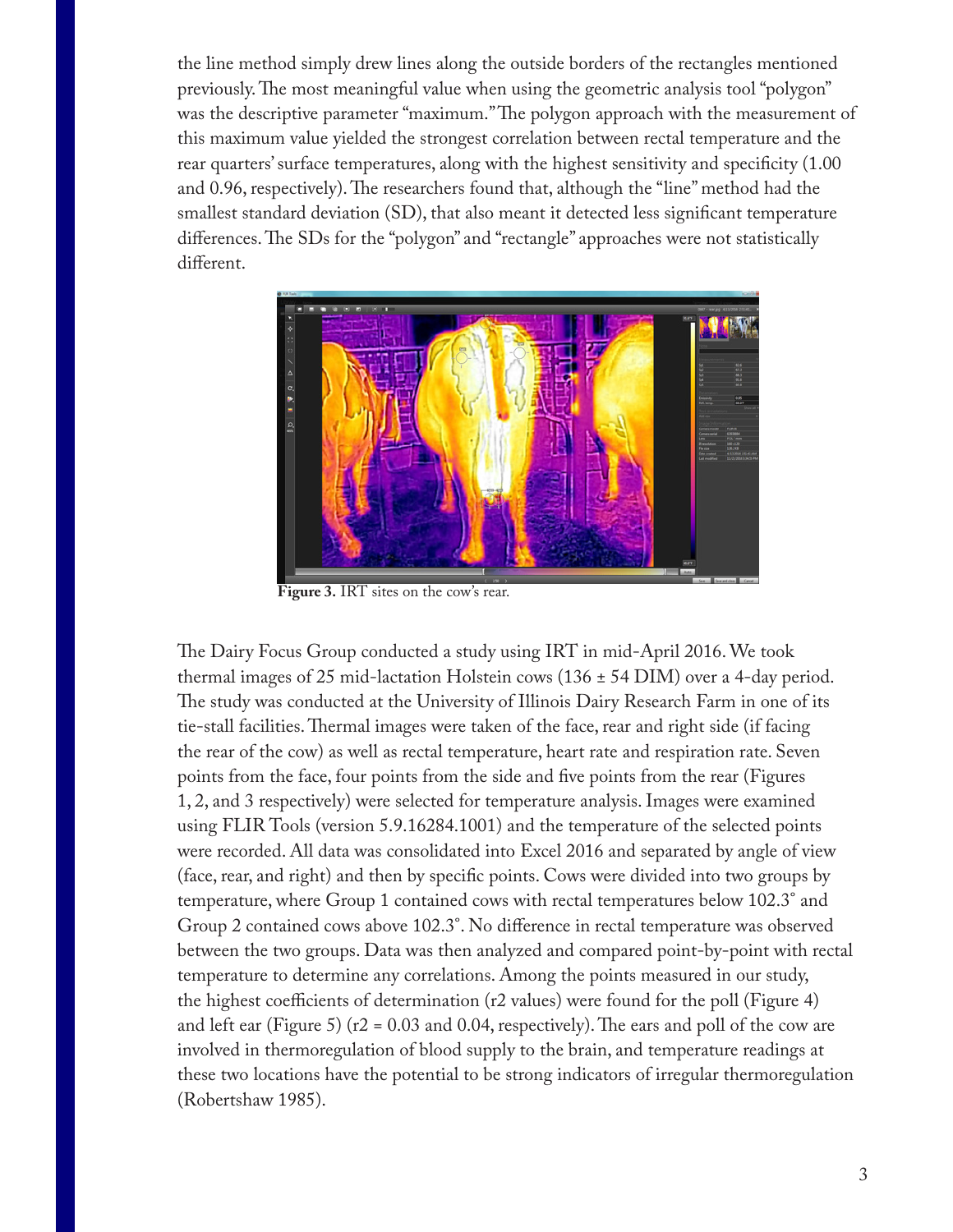

**Figure 4.** Relationship between rectal temperature and temperature measured at poll using IRT.

All other points had relatively lower  $r^2$  values, but still offer opportunities for additional research. As mentioned previously, ocular temperature has been strongly correlated with rectal temperature, and coupled with environmental factors (air flow, ambient temperature, direct sunlight, etc.) can be a strong indicator of disease. With the current trend towards automation and larger herd sizes, being able to establish an automated system capable of monitoring cow health non-invasively could be very beneficial for the producer.



**Figure 5.** Relationship between rectal temperature and temperature measured at left ear using IRT.

*– Sierra Schreiber, Kelly Ryan, and Dr. Phil Cardoso*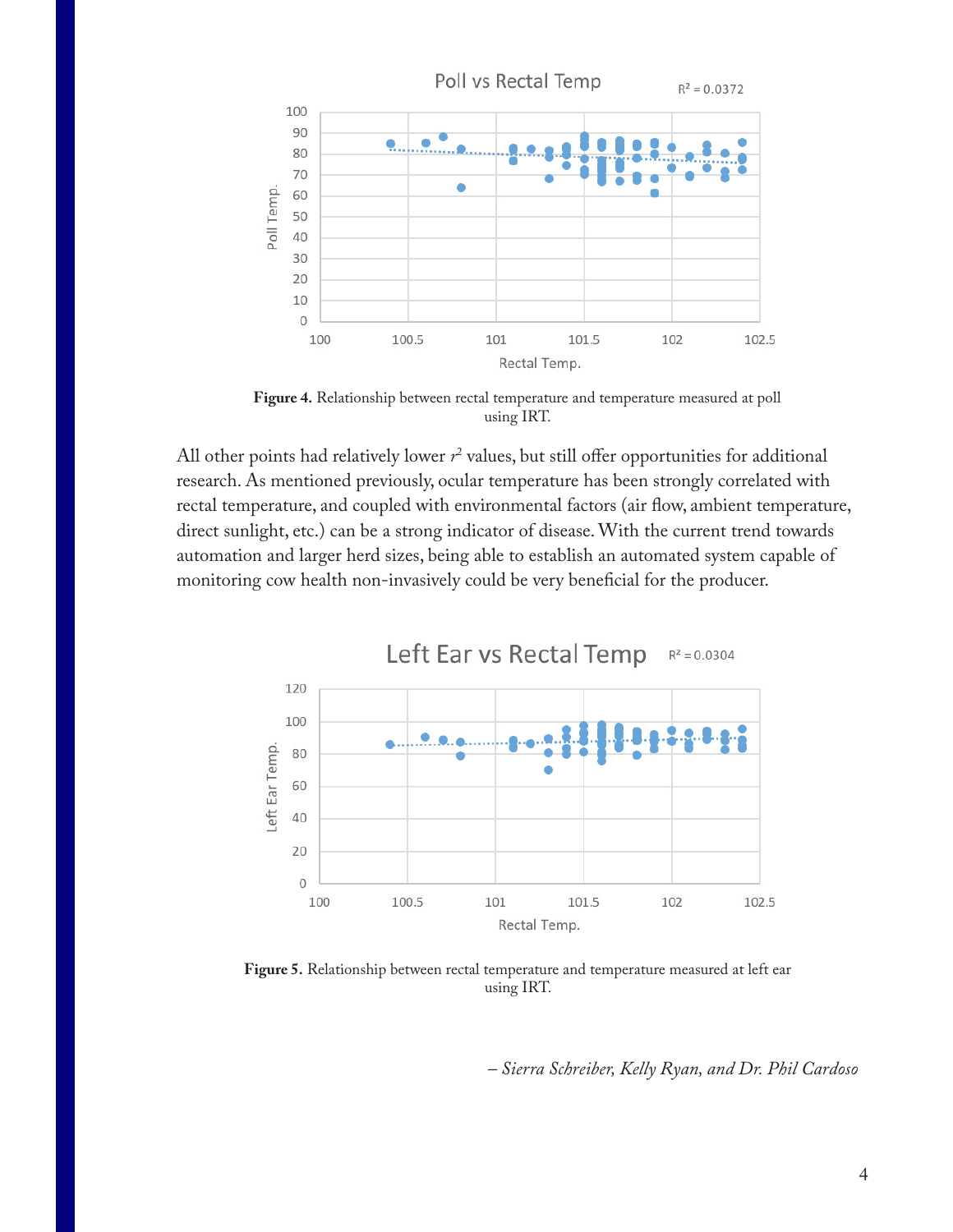## References

1. Berry, R. J., A. D. Kennedy, S. L. Scott, B. L. Kyle, and A. L. Schaefer. 2003. Daily variation in the udder surface temperature of dairy cows measured by infrared thermography: Potential for mastitis detection. Can. J. Anim. Sci.

2. Colak, A., B. Polat, Z. Okumus, M. Kaya, L. E. Yanmaz, and A. Hayirli. 2008. Short Communication: Early Detection of Mastitis Using Infrared Thermography in Dairy Cows. J. Dairy Sci. 91:4244-48. doi:10.3168/jds.2008-1258.

3. Fosgate, G. T., I. M. Petzer, and J. Karzis. 2013. Sensitivity and specificity of a hand-held milk electrical conductivity meter compared to the California mastitis test for mastitis in dairy cattle. Vet J. 196(1):98-102. doi: 10.1016/j.tvjl.2012.07.026.

4. Holland, J. K., J. C. Hadrich, C. A. Wolf, and J. Lombard. 2015. Economics of measuring costs due to mastitis-related milk loss. Presented at: AAEA & WAEA Joint Annual Meeting; San Francisco, California.

5. Hovinen, M., J. Siivonen, S. Taponen, L. Hänninen, M. Pastell, A. M. Aisla, and S. Pyörälä. 2008. Detection of clinical mastitis with the help of a thermal camera. J. Dairy Sci. 91:4592-98. doi:10.3168/jds.2008-1218.

6. Metzner, M., C. Sauter-Louis, A. Seemueller, W. Petzl, and W. Klee. 2014. Infrared thermography of the udder surface of dairy cattle: Characteristics, methods, and correlation with rectal temperature. The Veterinary Journal 199:57-62.

7. Polat, B., A. Colak, M. Cengiz, L. E. Yanmaz, H. Oral, A. Bastan, S. Kaya, and A. Hayirli. 2010. Sensitivity and specificity of infrared thermography in detection of subclinical mastitis in dairy cows. J. Dairy Sci. 93:3525-32.

8. Rainwater-Lovett, K., J. M. Pacheco, C. Packer, L. L. Rodriguez. 2009. Detection of foot-and-mouth disease virus infected cattle using infrared thermography. The Veterinary Journal 180:317-24. doi:10.1016/j.tvjl.2008.01.003.

9. Redetzky, R., J. Hamann, N. T. Grabowski, and G. Klein. 2005. Diagnostic value of the California Mastitis Test in comparison to electronically-counted somatic cells in bovine milk. Pages 487–494 in Mastitis in Dairy Production. 4th IDF International Mastitis Conference, Maastricht, the Netherlands.

10. Robertshaw, D. 1985. Heat loss of cattle. In: Yousef, M. K., editor. Stress Physiology in Livestock.Volume 1. Basic principles. Boca Raton (FL): CRC Press; 1985. p. 55-65.

11. Sargeant, J. M., K. E. Leslie, J. E. Shirley, B. J. Pulkrabek, and G. H. Lim. 2001. Sensitivity and specificity of somatic cell count and California Mastitis Test for identifying intramammary infection in early lactation. J. Dairy Sci. 84.9: 2018-24.

12. Schaefer, A. L., N. Cook, S. V. Tessaro, D. Deregt, G. Desroches, P. L., Dubeski,